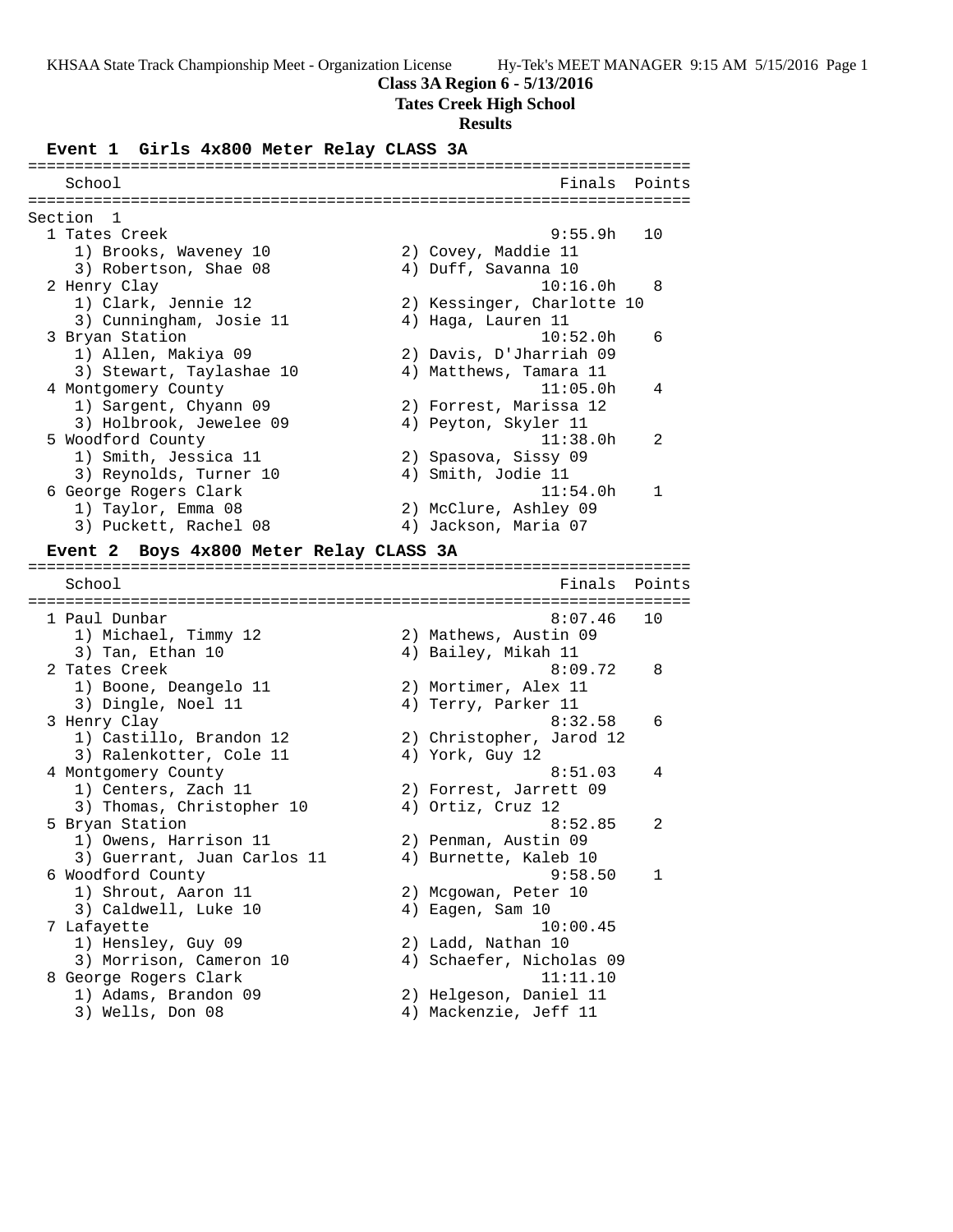# **Class 3A Region 6 - 5/13/2016**

**Tates Creek High School**

# **Results**

**Event 3 Girls 100 Meter Hurdles CLASS 3A**

| Name                                    | Year School                       | Finals | Points       |
|-----------------------------------------|-----------------------------------|--------|--------------|
| =====================================   | ================================= |        |              |
| 1 Colony, Taylor                        | 09 Paul Dunbar                    | 17.67  | 1            |
| 2 Bowling, Breanna                      | 11 Montgomery County              | 18.55  |              |
| 3 Angel, Lindsey                        | 09 Henry Clay                     | 18.68  |              |
| 4 Steffen, LiAnna                       | 10 Scott County                   | 19.33  |              |
| 5 Crowe, Jorden                         | 11 Woodford County                | 19.56  |              |
| 6 Carmichael, Skylar                    | 08 George Rogers Clark            | 19.68  |              |
| 7 Wolfe, Hannah                         | 09 Scott County                   | 21.20  |              |
| Section 2                               |                                   |        |              |
| 1 Harris, Kaleshia                      | 12 Bryan Station                  | 15.45  | 10           |
| 2 Grange, Kayla                         | 12 Lafayette                      | 16.53  | 8            |
| 3 Fish, Katherine                       | 11 Henry Clay                     | 16.76  | 6            |
| 4 Hardin, Aleisa                        | 12 Tates Creek                    | 17.05  | 4            |
| 5 Hale, Liz                             | 08 George Rogers Clark            | 17.32  | 2            |
| 6 Homer, Maya                           | 11 Lafayette                      | 19.07  |              |
|                                         |                                   |        |              |
| Event 4 Boys 110 Meter Hurdles CLASS 3A |                                   |        |              |
| Name                                    | Year School                       | Finals | Points       |
|                                         |                                   |        |              |
| Section<br>1                            |                                   |        |              |
| 1 Lamb, Nick                            | 11 Woodford County                | 18.23  |              |
| 2 Ansley, Alex                          | 09 Henry Clay                     | 20.70  |              |
| 3 Artrip, William                       | 09 Montgomery County              | 21.54  |              |
| Section <sub>2</sub>                    |                                   |        |              |
| 1 McCall, Isaiah                        | 11 Bryan Station                  | 14.20  | 10           |
| 2 Stone, Ben                            | 12 Tates Creek                    | 15.25  | 8            |
| 3 Leppo, Charlie                        | 12 Paul Dunbar                    | 15.53  | 6            |
| 4 Duncan, Connor                        | 12 Anderson County                | 15.80  | 4            |
| 5 Zamudio, Korbin                       | 12 Lafayette                      | 16.17  | 2            |
|                                         |                                   | 16.77  | $\mathbf{1}$ |
| 6 Saum, Landon                          | 10 Woodford County                | 17.19  |              |
| 7 Peets, Garrison                       | 10 Lafayette                      |        |              |
| -- Kenney, Hayden                       | 09 Tates Creek                    | DQ     |              |
| Event 5 Girls 100 Meter Dash CLASS 3A   |                                   |        |              |
| Name                                    | Year School                       | Finals | Points       |
|                                         |                                   |        |              |
| Section<br>1                            |                                   |        |              |
| 1 Grange, Kayla                         | 12 Lafayette                      | 13.70  |              |
| 2 Hayden, Lanea                         | 11 Montgomery County              | 15.78  |              |
| Section 2                               |                                   |        |              |
| 1 Gatewood, Jaden                       | 09 Henry Clay                     | 13.59  |              |
| 2 Almasri, Maggie                       | 09 Paul Dunbar                    | 13.89  |              |
| 3 Faircloth, Allison                    | 08 Scott County                   | 13.90  |              |
| 4 Vickers, Sarah                        |                                   |        |              |
|                                         | 08 George Rogers Clark            | 13.97  |              |
| 5 Barber, Star                          | 07 Scott County                   | 14.51  |              |
| 6 Jones, Jerryn                         | 12 Montgomery County              | 14.74  |              |
| Section 3                               |                                   |        |              |
| 1 Raglin, Brooke                        | 11 Bryan Station                  | 12.10  | 10           |
| 2 Gay, Trinity                          | 09 Lafayette                      | 12.26  | 8            |
| 3 Hollingsworth, Rosalynd               | 09 Tates Creek                    | 12.38  | 6            |
| 4 Bentley, Tyanne                       | 12 Tates Creek                    | 12.47  | 4            |
| 5 Bond, Jokenia                         | 11 Bryan Station                  | 12.51  | 2            |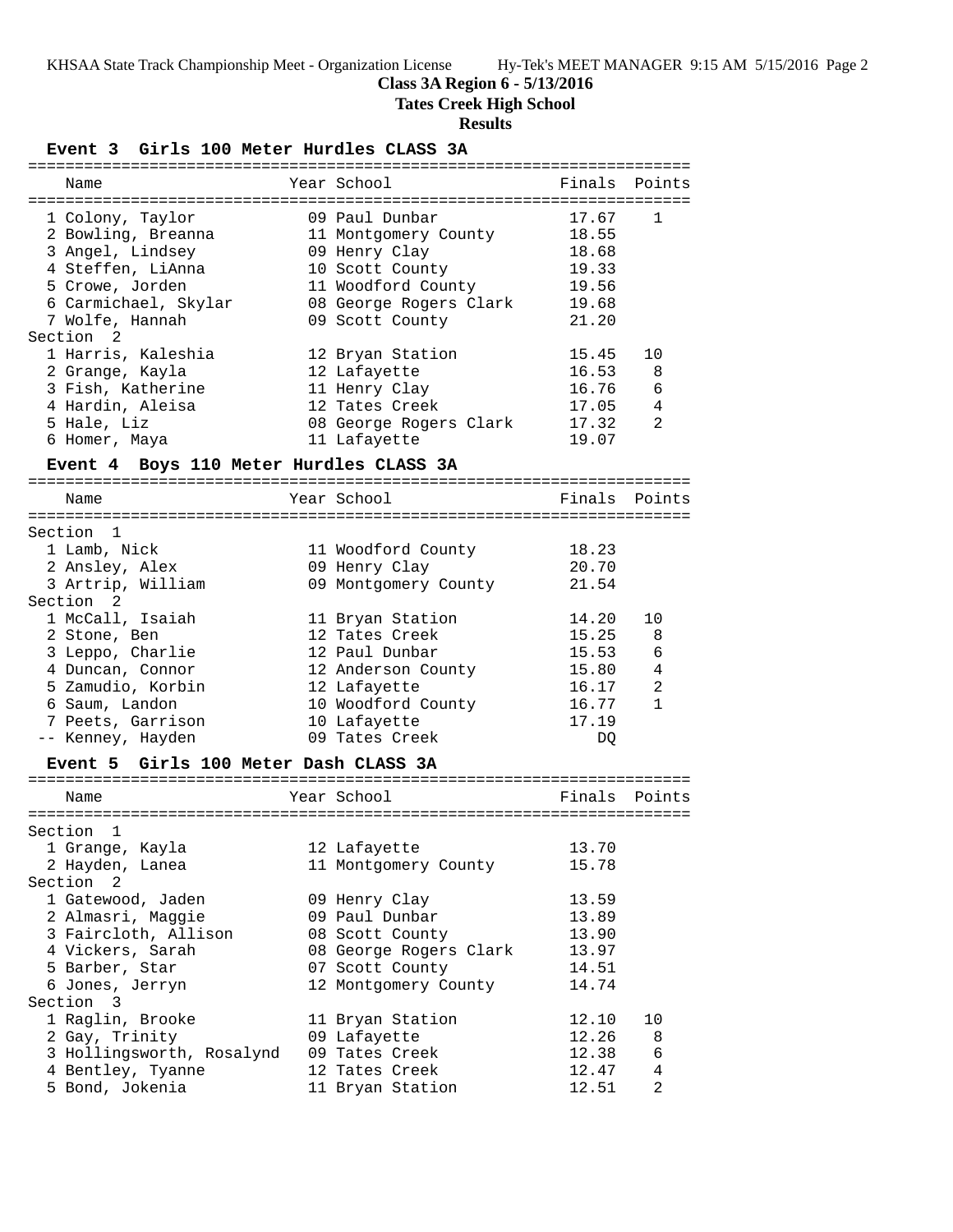**Class 3A Region 6 - 5/13/2016**

**Tates Creek High School**

# **Results**

| Event 5  Girls 100 Meter Dash CLASS 3A<br>6 Willis, Breanna<br>7 Addams, Dakota<br>8 Glanton, Dasia | 09 Woodford County<br>10 Woodford County<br>10 George Rogers Clark | 13.53<br>13.66<br>13.85          | 1            |
|-----------------------------------------------------------------------------------------------------|--------------------------------------------------------------------|----------------------------------|--------------|
| Event 6 Boys 100 Meter Dash CLASS 3A                                                                |                                                                    |                                  |              |
| Name                                                                                                | Year School                                                        | Finals                           | Points       |
| Section 1                                                                                           |                                                                    |                                  |              |
| 1 Helm, Christian                                                                                   | 11 Lafayette                                                       | 12.13                            |              |
| 2 Jones, Tre'von                                                                                    | 10 George Rogers Clark                                             | 12.39                            |              |
| 3 Napier, Peyton                                                                                    | 11 Montgomery County                                               | 12.71                            |              |
| 4 Adams, Jonah                                                                                      | 09 Anderson County                                                 | 12.72                            |              |
| Section <sub>2</sub>                                                                                |                                                                    |                                  |              |
| 1 Happy, Joseph                                                                                     | 10 George Rogers Clark                                             | 11.42                            | 2            |
| 2 Chisley, Bryce<br>3 Hall, James                                                                   | 07 Scott County<br>10 Paul Dunbar                                  | 11.49<br>11.62                   |              |
| 4 Wilson, Bryce                                                                                     | 11 Tates Creek                                                     | 11.75                            |              |
| 5 Burke, Peyton                                                                                     | 12 Tates Creek                                                     | 11.82                            |              |
| 6 Price, Chris                                                                                      | 12 Montgomery County                                               | 11.90                            |              |
| 7 Peach, Brett                                                                                      | 10 Anderson County                                                 | 12.17                            |              |
| Section 3                                                                                           |                                                                    |                                  |              |
| 1 Allen, William                                                                                    | 12 Paul Dunbar                                                     | 10.72                            | 10           |
| 2 Jackson, Langston                                                                                 | 09 Henry Clay                                                      | 10.76                            | 8            |
| 3 McCall, Isaiah                                                                                    | 11 Bryan Station                                                   | 11.10                            | 6            |
| 4 Depp, Dwayne                                                                                      | 11 Woodford County                                                 | 11.26                            | 4            |
| 5 Jackson, Jack                                                                                     | 12 Henry Clay                                                      | 11.42                            | $\mathbf{1}$ |
| 6 McGraw, James                                                                                     | 11 Scott County                                                    | 11.59                            |              |
| 7 Cooper, Kuantaze                                                                                  | 10 Lafayette                                                       | 11.62                            |              |
| 8 Franklin, Anthony                                                                                 | 09 Bryan Station                                                   | 11.79                            |              |
| Event 7 Girls 4x200 Meter Relay CLASS 3A                                                            |                                                                    |                                  |              |
| School                                                                                              |                                                                    | Finals                           | Points       |
| Section 1                                                                                           |                                                                    |                                  |              |
| 1 Bryan Station                                                                                     |                                                                    | 1:42.17                          | 10           |
| 1) Bond, Jokenia 11                                                                                 | 2) Raglin, Brooke 11                                               |                                  |              |
| 3) Stewart, Dakesha 12                                                                              |                                                                    | 4) Wilkerson, Talor 11           |              |
| 2 Tates Creek                                                                                       |                                                                    | 1:43.71                          | 8            |
| 1) Wearren, Nakaiya 09                                                                              |                                                                    | 2) Collins, Rosandra 09          |              |
| 3) Davidson, Myann 09                                                                               |                                                                    | 4) Hollingsworth, Rosalynd 09    |              |
| 3 Lafayette                                                                                         |                                                                    | 1:44.78                          | 6            |
| 1) Campbell, Lamiah 09                                                                              |                                                                    | 2) Hayden-Ransom, Aairiona 11    |              |
| 3) Drake, Aiyanna 10                                                                                | 4) Gay, Trinity 09                                                 |                                  |              |
| 4 Henry Clay                                                                                        |                                                                    | 1:49.43                          | 4            |
| 1) Burdell, Daonmonique 12                                                                          |                                                                    | 2) Vaughn, Jasmine 09            |              |
| 3) Winn, Alexa 10                                                                                   | 4) Wood, Brianna 12                                                |                                  |              |
| 5 Woodford County                                                                                   |                                                                    | 1:55.04                          | 2            |
| 1) Grenfell, Natalie 12<br>3) Stilwell, Brooke 12                                                   |                                                                    | 2) Bradshaw, Esther 09           |              |
| 6 George Rogers Clark                                                                               |                                                                    | 4) Willis, Breanna 09<br>1:55.56 | 1            |
| 1) Goldhaun, Haliegh 10                                                                             |                                                                    | 2) Johnson, Victoria 09          |              |
| 3) Vickers, Sarah 08                                                                                | 4) Glanton, Dasia 10                                               |                                  |              |
| 7 Scott County                                                                                      |                                                                    | 1:56.50                          |              |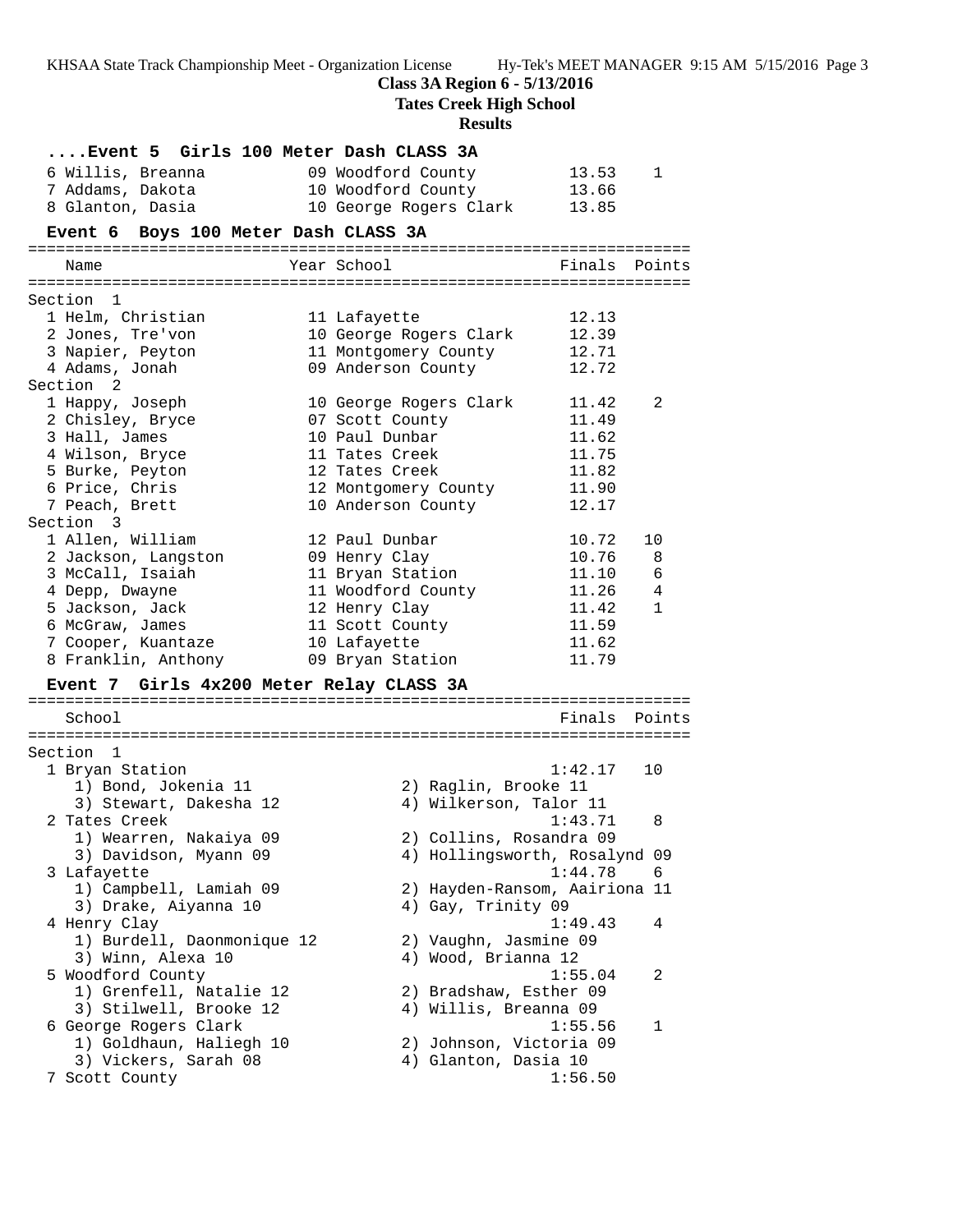### **Class 3A Region 6 - 5/13/2016**

### **Tates Creek High School**

#### **Results**

# **....Event 7 Girls 4x200 Meter Relay CLASS 3A**

| 1) Steffen, LiAnna 10      | 2) Flores, Yessenia 10   |
|----------------------------|--------------------------|
| 3) Wolfe, Hannah 09        | 4) Faircloth, Allison 08 |
| -- Paul Dunbar             | Zone 3<br>DO.            |
| 1) Brookshire, Makenzie 09 | 2) Almasri, Maggie 09    |
| 3) Nzilamba, Patience 10   | 4) West, Halie 10        |

#### **Event 8 Boys 4x200 Meter Relay CLASS 3A**

======================================================================= School **Finals Points** ======================================================================= 1 Henry Clay 1:28.79 10 1) Clarke, Tyree 10 2) Jackson, Jack 12 3) Jackson, Langston 09 4) Jackson, Ramond 09 2 Tates Creek 1:30.55 8 1) Love, Langston 11 2) Johnson, Xavier 11 3) Lieffring, Trent 10 4) Lofton, Robbie 12 3 Bryan Station 1:33.06 6 1) Bean, Douglas 11 2) Brown, Jerome 10 3) Trigg, Maliq 10 4) Guerrant, Juan Carlos 11 4 Scott County 1:33.17 4 1) Calubad, Gabriel 10 2) Chisley, Bryce 07 3) Davis, Josh 10 (4) McGraw, James 11 5 Paul Dunbar 1:37.76 2 1) Habash, Shaddie 10 2) Hall, James 10 3) Jackson, Landon 09 (4) Boling, Ike 09 6 George Rogers Clark 1:38.25 1 1) Jones, Tre'von 10 2) Thomas, Natavious 09 3) Helgeson, Daniel 11 (4) Happy, Joseph 10 7 Lafayette 1:38.68 1) Yates, Christian 12 2) Hoagland, Bryce 11 3) Johnson, Evan 11 (4) Price, Malik 11

### **Event 9 Girls 1600 Meter Run CLASS 3A**

|  | Name                   | Year School                  | Finals  | Points         |
|--|------------------------|------------------------------|---------|----------------|
|  | 1 Cooper, Makenzie     | 08 George Rogers Clark       | 5:26.29 | 10             |
|  | 2 Vandenberg, Annie    | 09 Paul Dunbar               | 5:30.94 | 8              |
|  | 3 Strange, Jenna       | 09 Tates Creek               | 5:33.98 | 6              |
|  | 4 Kessinger, Charlotte | 10 Henry Clay                | 5:43.39 | $\overline{4}$ |
|  | 5 Jenkins, Maddy       | 10 Paul Dunbar               | 5:51.67 | $\overline{2}$ |
|  | 6 Couch, Caroline      | 10 Henry Clay                | 5:57.57 | $\mathbf{1}$   |
|  | 7 Duff, Savanna        | 10 Tates Creek               | 6:04.14 |                |
|  | 8 McIntosh, Sydney     | 10 Lafayette                 | 6:05.78 |                |
|  | 9 Holbrook, Jewelee    | 09 Montgomery County 6:06.58 |         |                |
|  | 10 Buser, Elle         | 10 Anderson County 6:11.44   |         |                |
|  | 11 Conway, Samantha    | 11 Scott County              | 6:15.16 |                |
|  | 12 Taylor, Emma        | 08 George Rogers Clark       | 6:29.21 |                |
|  | 13 Reynolds, Turner    | 10 Woodford County           | 6:37.91 |                |
|  | 14 Augsburg, Rae Ann   | 11 Lafayette                 | 6:38.49 |                |
|  | 15 Gonzalez, Yajeidy   | 11 Bryan Station             | 6:39.20 |                |
|  | 16 Ponce, Maricela     | 10 Woodford County           | 7:22.09 |                |
|  | 17 Shoupe, Hannah      | 09 Montgomery County         | 7:27.99 |                |
|  |                        |                              |         |                |

=======================================================================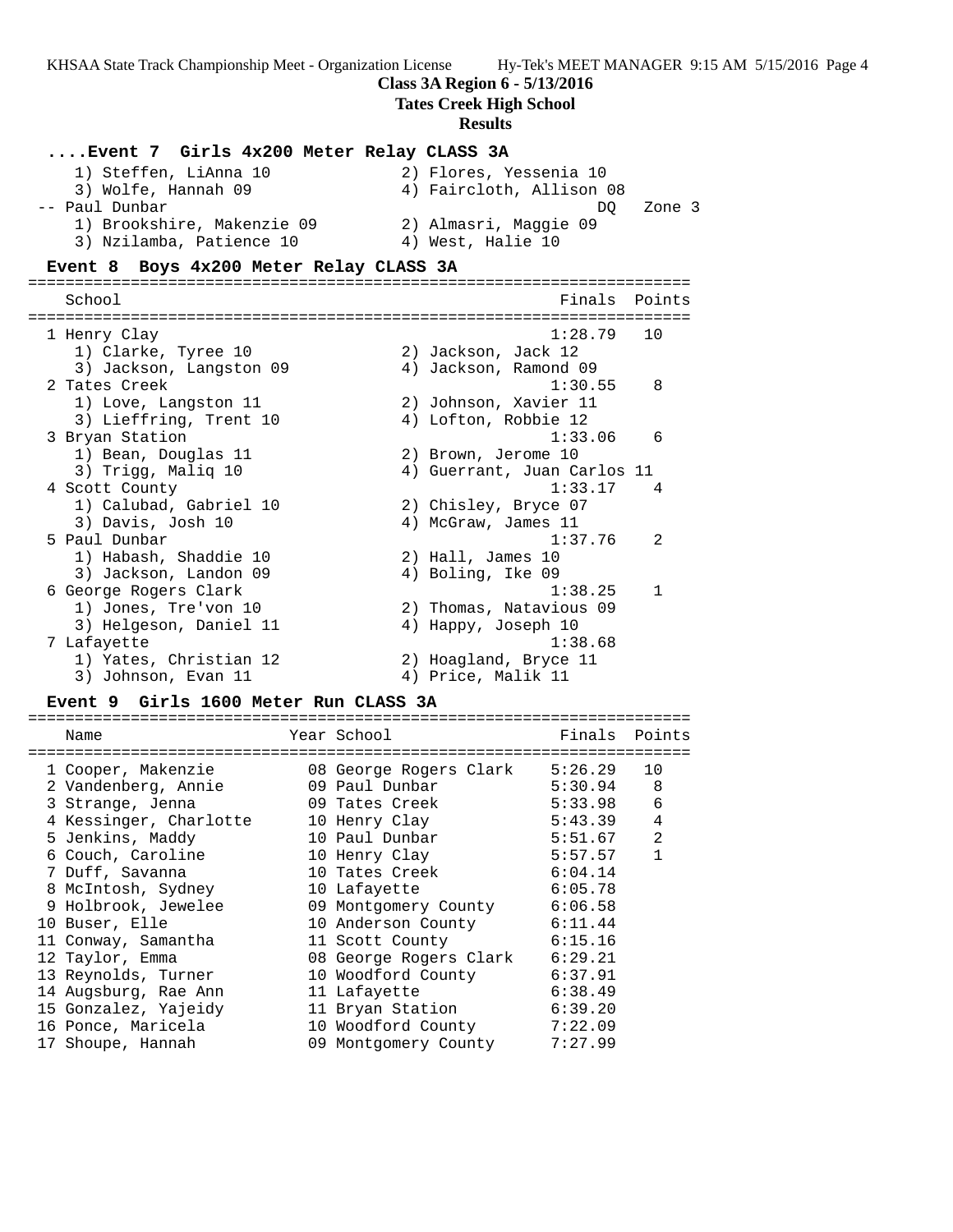# **Class 3A Region 6 - 5/13/2016**

**Tates Creek High School**

## **Results**

**Event 10 Boys 1600 Meter Run CLASS 3A**

| Name                                      | Year School                                           | Finals Points         |                |  |
|-------------------------------------------|-------------------------------------------------------|-----------------------|----------------|--|
| 1 Mortimer, Alex                          | 11 Tates Creek 4:23.11                                |                       | 10             |  |
| 2 Mathews, Austin                         | 09 Paul Dunbar $4:24.62$                              |                       | 8              |  |
| 3 Joy, Caleb                              | 12 Lafayette                                          | 4:25.93               | 6              |  |
| 4 Sprague, Kyle                           | 12 Tates Creek                                        | 4:28.48               | $\overline{4}$ |  |
| 5 Ralenkotter, Cole                       | 11 Henry Clay                                         | 4:39.08               | $\overline{2}$ |  |
| 6 Fryer, Jacob                            | 10 Scott County 4:51.32                               |                       | 1              |  |
| 7 Joy, Isaiah                             | 09 Lafayette                                          | 4:52.67               |                |  |
| 8 Lord, Dalton                            | 12 George Rogers Clark 4:54.23                        |                       |                |  |
| 9 Forrest, Jarrett                        | 09 Montgomery County 4:54.24                          |                       |                |  |
| 10 Bradshaw, Kyle                         |                                                       | 4:55.48               |                |  |
| 11 Strange, Joshua                        | 11 Paul Dunbar<br>12 Henry Clay                       | $\frac{1}{5}$ : 02.56 |                |  |
| 12 Gettelfinger, Caleb                    | 10 Anderson County 5:03.48                            |                       |                |  |
| 13 Walles, Grant                          | 09 Bryan Station                                      | 5:04.81               |                |  |
| 14 Gettlefinger, Abram                    | 11 Anderson County 5:10.43                            |                       |                |  |
| 15 Tackett, Cord                          | 07 George Rogers Clark 5:16.82                        |                       |                |  |
| 16 Rosado, Merced                         |                                                       |                       |                |  |
| 17 Mcgowan, Peter                         | 10 Scott County 5:18.61<br>10 Woodford County 5:20.54 |                       |                |  |
| 18 Roberts, Trevor                        | 10 Montgomery County 5:37.24                          |                       |                |  |
| 19 Ferrell, Tristan                       | 11 Woodford County 5:37.69                            |                       |                |  |
| Event 11 Girls 4x100 Meter Relay CLASS 3A |                                                       |                       |                |  |
| School                                    |                                                       | Finals Points         |                |  |
| 1 Bryan Station                           |                                                       | 49.38                 | 10             |  |
| 1) Bond, Jokenia 11                       | 2) Raglin, Brooke 11                                  |                       |                |  |
| 3) Stewart, Dakesha 12                    | 4) Livingston, Queenie 11                             |                       |                |  |
| 2 Lafayette                               |                                                       | 50.62                 | 8              |  |
| 1) Campbell, Lamiah 09                    | 2) Homer, Maya 11                                     |                       |                |  |
| 3) Drake, Aiyanna 10                      | 4) Gay, Trinity 09                                    |                       |                |  |
| 3 Henry Clay                              |                                                       | 52.96                 | 6              |  |
| 1) Burdell, Daonmonique 12                |                                                       |                       |                |  |
| 3) Gatewood, Jaden 09                     | 2) Vaughn, Jasmine 09<br>4) Winn, Alexa 10            |                       |                |  |
|                                           |                                                       | 54.12                 | 4              |  |
| 4 Woodford County<br>1) Addams, Dakota 10 | 2) Bradshaw, Esther 09                                |                       |                |  |
| 3) Thomas, Makenzie 10                    | 4) Willis, Breanna 09                                 |                       |                |  |
|                                           |                                                       | 54.48                 | 2              |  |
| 5 Scott County                            |                                                       |                       |                |  |
| 1) Steffen, LiAnna 10                     | 2) Barber, Star 07                                    |                       |                |  |
| 3) Hudson, Kadee 11                       | 4) Faircloth, Allison 08                              |                       |                |  |
|                                           |                                                       | 55.02                 | 1              |  |
| 6 Paul Dunbar                             |                                                       |                       |                |  |
| 1) Nzilamba, Patience 10                  | 2) Almasri, Maggie 09                                 |                       |                |  |
| 3) Hudson, Tamya 10                       | 4) West, Halie 10                                     |                       |                |  |
| 7 George Rogers Clark                     |                                                       | 56.66                 |                |  |
| 1) Goldhaun, Haliegh 10                   | 2) Ginter, Amy 10                                     |                       |                |  |
| 3) Hale, Liz 08<br>Tates Creek            | 4) Glanton, Dasia 10                                  | DQ                    | False Start    |  |

- 
- 1) Bentley, Tyanne 12 2) Wearren, Nakaiya 09
- 3) Davidson, Myann 09 4) Hollingsworth, Rosalynd 09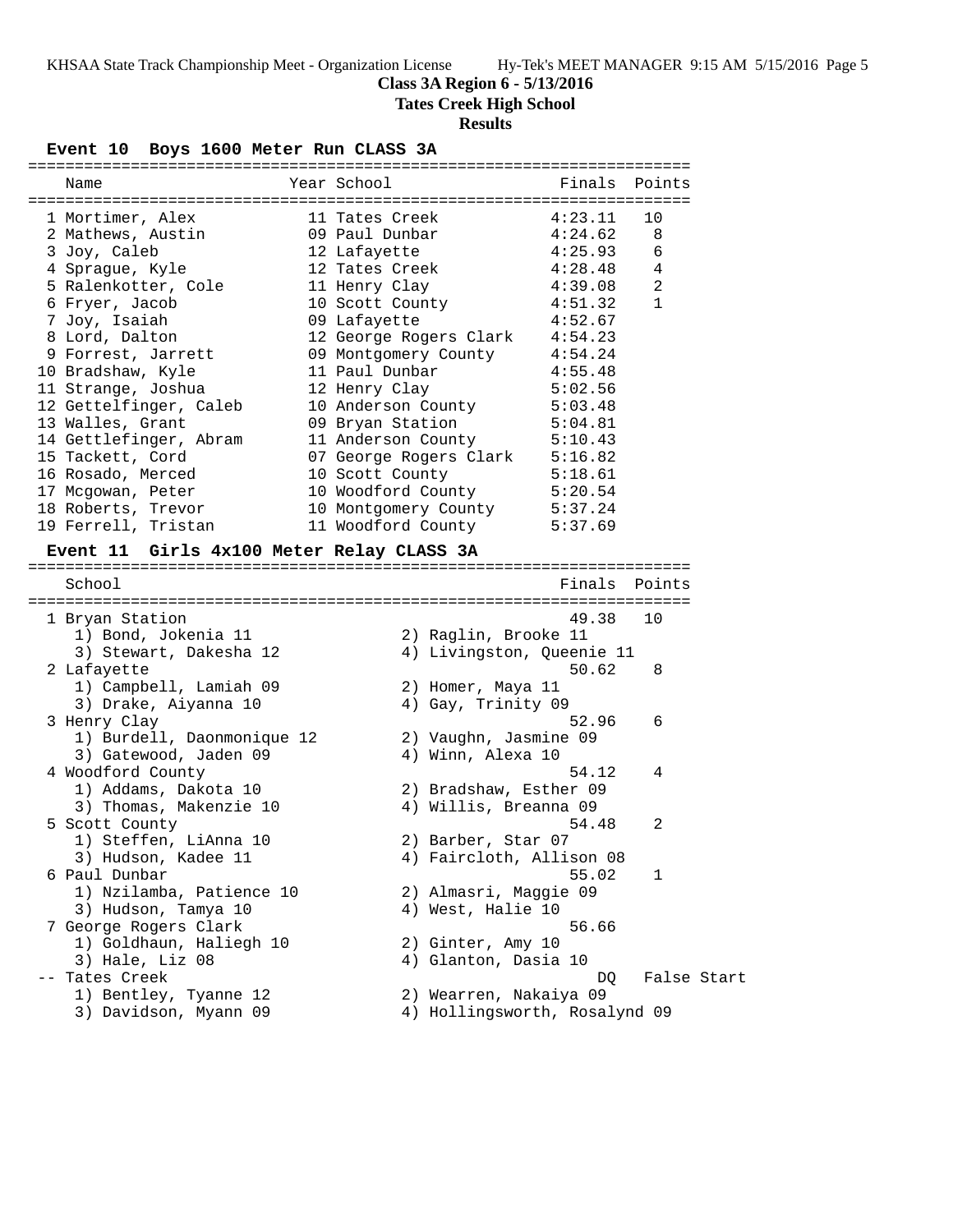# **Class 3A Region 6 - 5/13/2016**

# **Tates Creek High School**

# **Results**

# **Event 12 Boys 4x100 Meter Relay CLASS 3A**

| School                                 |             |  | Finals                | Points         |
|----------------------------------------|-------------|--|-----------------------|----------------|
|                                        |             |  |                       |                |
| 1 Henry Clay                           |             |  | 42.74                 | 10             |
| 1) Clarke, Tyree 10                    |             |  | 2) Jackson, Jack 12   |                |
| 3) Jackson, Langston 09                |             |  | 4) Jackson, Ramond 09 |                |
| 2 Tates Creek                          |             |  | 44.51                 | 8              |
| 1) Burke, Peyton 12                    |             |  | 2) Johnson, Xavier 11 |                |
| 3) Lieffring, Trent 10                 |             |  | 4) Sellers, Brody 11  |                |
| 3 Scott County                         |             |  | 44.51                 | 6              |
| 1) Calubad, Gabriel 10                 |             |  | 2) Chisley, Bryce 07  |                |
| 3) Davis, Josh 10                      |             |  | 4) Guy, Keith 12      |                |
| 4 Bryan Station                        |             |  | 44.97                 | 4              |
| 1) Trigg, Malig 10                     |             |  | 2) Brown, Jerome 10   |                |
| 3) Yeboah, Prince 10                   |             |  | 4) Hampton, Jordan 11 |                |
| 5 Montgomery County                    |             |  | 46.73                 | $\mathfrak{D}$ |
| 1) Price, Chris 12                     |             |  | 2) Centers, Zach 11   |                |
| 3) Ortiz, Cruz 12                      |             |  | 4) Napier, Peyton 11  |                |
| 6 Lafayette                            |             |  | 46.80                 | $\mathbf{1}$   |
| 1) Yates, Christian 12                 |             |  | 2) Hoagland, Bryce 11 |                |
| 3) Johnson, Evan 11                    |             |  | 4) Price, Malik 11    |                |
| 7 Paul Dunbar                          |             |  | 46.98                 |                |
| 1) Habash, Shaddie 10                  |             |  | 2) Hall, James 10     |                |
| 3) Leppo, Charlie 12                   |             |  | 4) Boling, Ike 09     |                |
| Event 13 Girls 400 Meter Dash CLASS 3A |             |  |                       |                |
|                                        |             |  |                       |                |
| Name                                   | Year School |  | Finals                | Points         |
|                                        |             |  |                       |                |

| <b>Natue</b>                          | rear ponon-                 | F III TIS           | POINLS         |
|---------------------------------------|-----------------------------|---------------------|----------------|
|                                       |                             |                     |                |
| 1 Louis Jean, Fabiola                 | 09 Paul Dunbar              | 1:11.41             |                |
| 2 Johnson, Katie                      | 09 Montgomery County        | 1:19.31             |                |
| 3 Jackson, Maria                      | 07 George Rogers Clark      | 1:23.61             |                |
| Section 2                             |                             |                     |                |
| 1 Grenfell, Natalie                   | 12 Woodford County          | 1:07.45             |                |
| 2 McClure, Ashley                     | 09 George Rogers Clark      | 1:09.13             |                |
| 3 Hudson, Tamya                       | 10 Paul Dunbar              | 1:09.57             |                |
| 4 Lee, Olivia                         | $12$ Scott County $1:11.41$ |                     |                |
| 5 Cline, Madison                      | 11 Montgomery County        | 1:12.47             |                |
| Section 3                             |                             |                     |                |
| 1 Wilkerson, Talor                    | 11 Bryan Station            | 58.11               | 10             |
| 2 Wood, Brianna                       | 12 Henry Clay               | 59.93 8             |                |
| 3 Hayden-Ransom, Aairiona             | 11 Lafayette                | 59.96               | 6              |
| 4 Campbell, Lamiah                    | 09 Lafayette                | 1:00.63             | $\overline{4}$ |
| 5 Ray, Reilly                         | 08 Scott County             | 1:01.97             | $\overline{2}$ |
| 6 Payton, Brianna                     | 09 Tates Creek              | 1:01.99             | $\mathbf{1}$   |
| 7 Winn, LaTaya                        | 11 Tates Creek              | 1:03.64             |                |
| 8 Stilwell, Brooke                    | 12 Woodford County          | 1:09.37             |                |
|                                       |                             |                     |                |
| Event 14 Boys 400 Meter Dash CLASS 3A |                             |                     |                |
| $N \cap m \cap$                       | Voor Cabool                 | $F_{1}$ nala Dointa |                |

| Name              | Year School        | Finals Points |  |
|-------------------|--------------------|---------------|--|
| Section 1         |                    |               |  |
| 1 Helm, Christian | 11 Lafayette       | 56.54         |  |
| 2 Habash, Shaddie | 10 Paul Dunbar     | 57.64         |  |
| 3 Lykins, Andrew  | 10 Anderson County | 58.61         |  |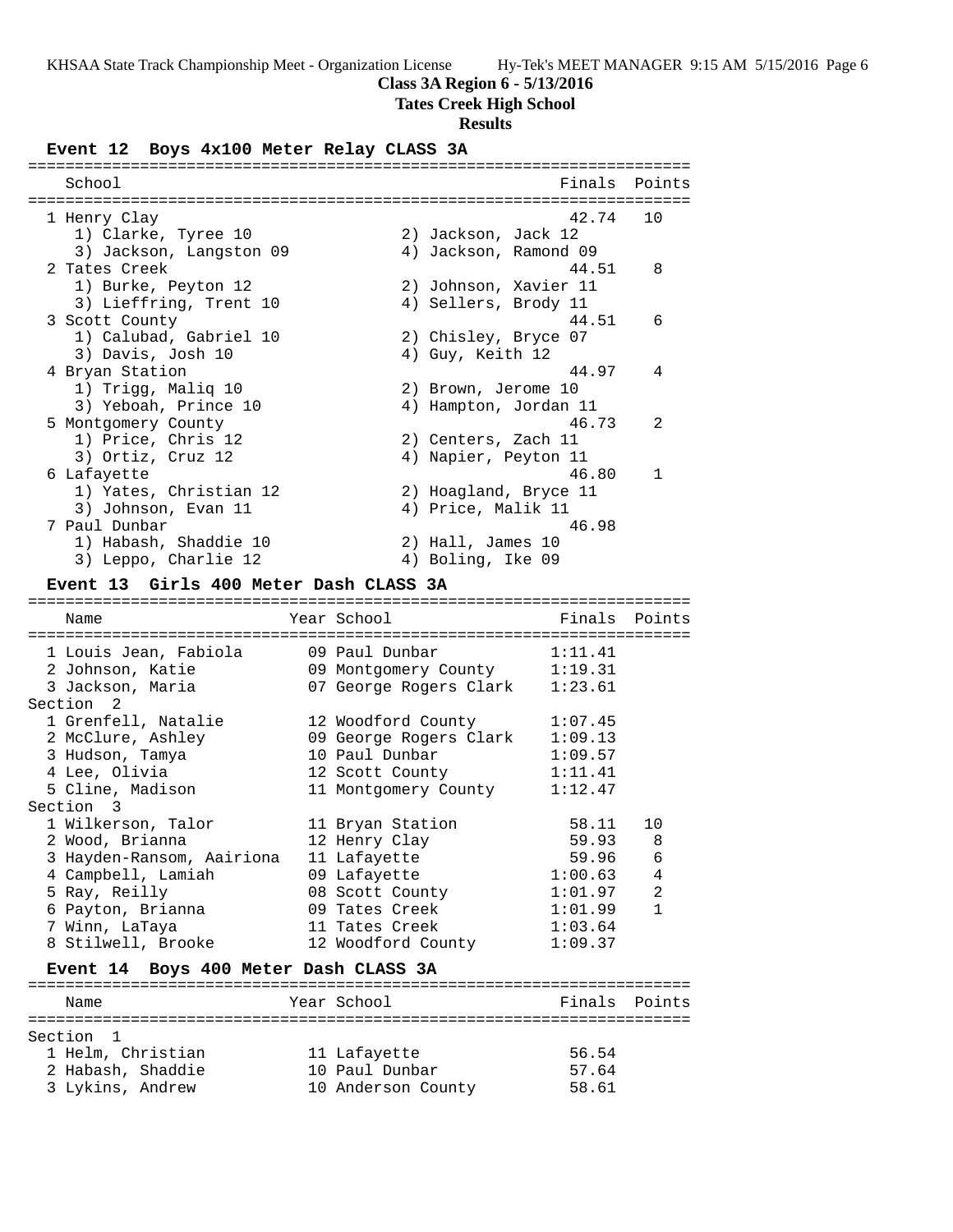**Class 3A Region 6 - 5/13/2016**

**Tates Creek High School**

### **Results**

## **....Event 14 Boys 400 Meter Dash CLASS 3A**

| Section <sub>2</sub>    |                              |         |                |
|-------------------------|------------------------------|---------|----------------|
| 1 Greiving, Adam        | 09 Scott County              | 54.29   |                |
| 2 Elvidge, Keegan       | 11 Woodford County           | 54.32   |                |
| 3 Centers, Zach         | 11 Montgomery County         | 56.11   |                |
| 4 Karbach, Alex         | 11 Woodford County           | 58.27   |                |
| 5 Peach, Brett          | 10 Anderson County           | 59.02   |                |
| 6 Risner, Richard       | 11 Montgomery County 1:00.70 |         |                |
| 7 Lord, Dalton          | 12 George Rogers Clark       | 1:02.17 |                |
| Section 3               |                              |         |                |
| 1 Allen, William        | 12 Paul Dunbar               | 47.04   | 10             |
| 2 Trigg, Malig          | 10 Bryan Station             | 51.26   | 8              |
| 3 Cooper, Kuantaze      | 10 Lafayette                 | 51.69   | 6              |
| 4 Davis, Josh           | 10 Scott County              | 52.37   | $\overline{4}$ |
| 5 Terry, Parker         | 11 Tates Creek               | 52.49   | 2              |
| 6 McMullen, Michael     | 10 Henry Clay                | 53.33   | $\mathbf{1}$   |
| 7 Guerrant, Juan Carlos | 11 Bryan Station             | 54.32   |                |
| 8 Cofield, Cavon        | 11 Henry Clay                | 55.87   |                |

### **Event 15 Girls 300 Meter Hurdles CLASS 3A**

| Name                                     | Year School                 | Finals Points |                |
|------------------------------------------|-----------------------------|---------------|----------------|
| =====================                    | =========================== |               |                |
| Section 1                                |                             |               |                |
| 1 Hale, Liz                              | 08 George Rogers Clark      | 52.36         |                |
| 2 Jones, Holly                           | 12 Lafayette                | 53.19         |                |
| 3 Townes, Glynn                          | 09 Henry Clay               | 53.93         |                |
| 4 Wolfe, Hannah                          | 09 Scott County 58.60       |               |                |
| 5 Crowe, Jorden                          | 11 Woodford County 1:03.06  |               |                |
| 6 Partin, Sydney                         | 08 George Rogers Clark      | 1:11.94       |                |
| Section <sub>2</sub>                     |                             |               |                |
| 1 Harris, Kaleshia                       | 12 Bryan Station            | 48.05         | 10             |
| 2 Williams, Tatiana                      | 12 Bryan Station            | 48.69         | 8              |
| 3 Hardin, Aleisa                         | 12 Tates Creek              | 49.13         | 6              |
| 4 Homer, Maya                            | 11 Lafayette                | 49.25         | $\overline{4}$ |
| 5 Nzilamba, Patience                     | 10 Paul Dunbar              | 51.14         | $\overline{2}$ |
| 6 Duff, Savanna                          | 10 Tates Creek              | 51.70         | $\mathbf{1}$   |
| 7 Gatewood, Jaden                        | 09 Henry Clay               | 54.05         |                |
| 8 Bowling, Breanna                       | 11 Montgomery County        | 54.15         |                |
| Event 16 Boys 300 Meter Hurdles CLASS 3A |                             |               |                |
|                                          |                             |               |                |
| Name                                     | Year School                 | Finals        | Points         |
|                                          |                             |               |                |
| Section 1                                |                             |               |                |
| 1 Zamudio, Korbin                        | 12 Lafayette                | 43.26         | $\mathfrak{D}$ |
| 2 Saum, Landon                           | 10 Woodford County          | 47.28         |                |
| Section <sub>2</sub>                     |                             |               |                |
| 1 Ansley, Alex                           | 09 Henry Clay               | 48.00         |                |

| $\pm$ 1.11.10 $\pm$ C $\lambda$ $\lambda$ 1.1 $\pm$ C $\lambda$ |  | $0.5$ ficing $0.5$   | . <i>.</i> |    |
|-----------------------------------------------------------------|--|----------------------|------------|----|
| 2 Pecina, Daniel                                                |  | 09 Montgomery County | 51.71      |    |
| 3 Hampton, Jordan                                               |  | 11 Bryan Station     | 52.49      |    |
| 4 Artrip, William                                               |  | 09 Montgomery County | 53.34      |    |
| Section 3                                                       |  |                      |            |    |
| 1 McCall, Isaiah                                                |  | 11 Bryan Station     | 38.50      | 10 |
| 2 Duncan, Connor                                                |  | 12 Anderson County   | 39.92      | -8 |

3 Edge, Braxton 12 Paul Dunbar 40.38 6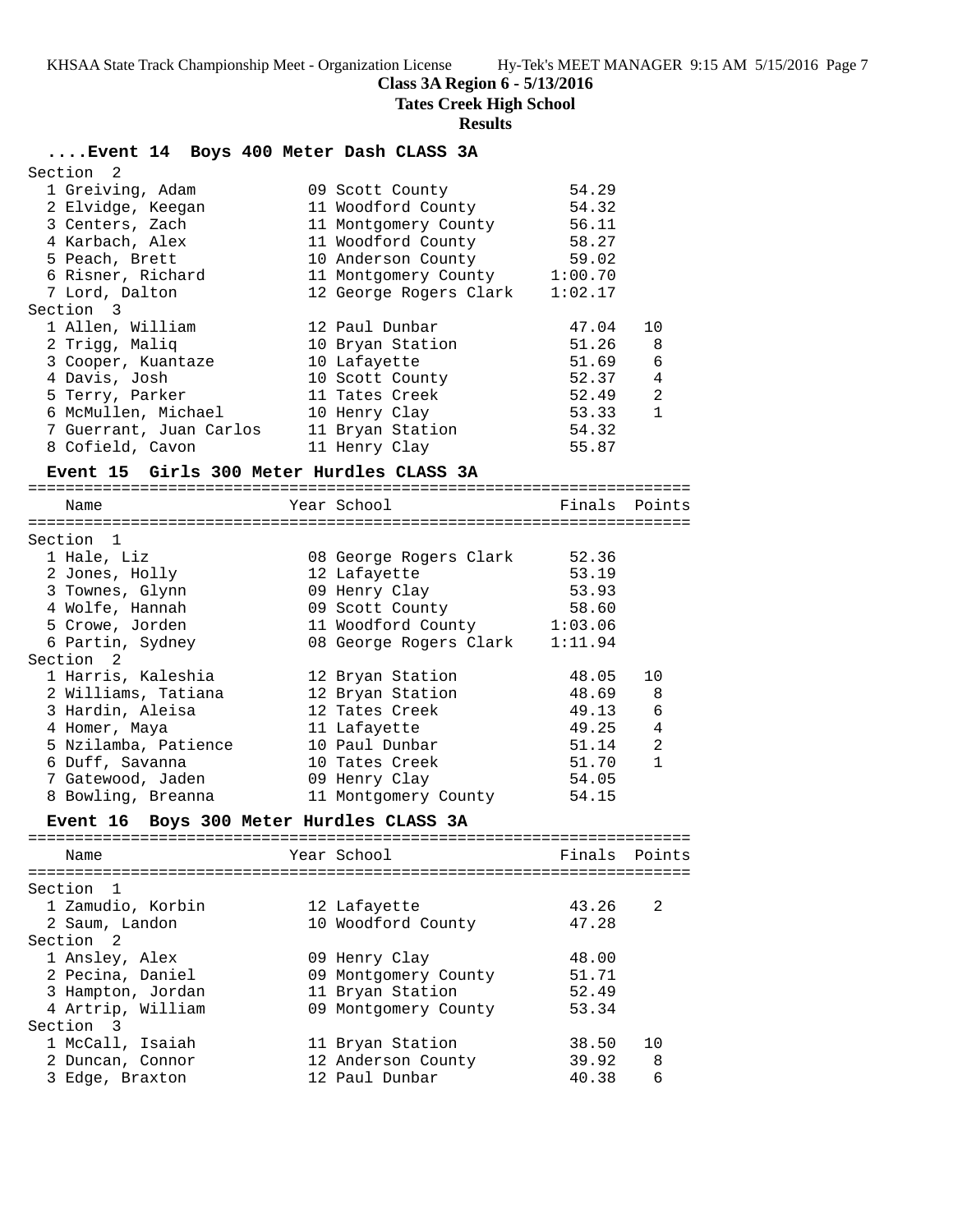## **Class 3A Region 6 - 5/13/2016**

**Tates Creek High School**

#### **Results**

# **....Event 16 Boys 300 Meter Hurdles CLASS 3A** 4 Peets, Garrison 10 Lafayette 42.69 4 5 Kenney, Hayden 09 Tates Creek 43.72 1 6 Flomenhoft, Sam 12 Henry Clay 46.00 7 Lamb, Nick 11 Woodford County 46.06 8 Lawson, Bryce 10 Scott County 46.17 **Event 17 Girls 800 Meter Run CLASS 3A** ======================================================================= Name **Example 28** Year School **Finals Points** ======================================================================= Section 1 1 Robertson, Shae 08 Tates Creek 2:22.53 10 2 Cooper, Makenzie 08 George Rogers Clark 2:27.52 8 3 Covey, Maddie 11 Tates Creek 2:31.12 6 4 Jenkins, Maddy 10 Paul Dunbar 2:31.30 4 5 Davis, D'Jharriah 09 Bryan Station 2:31.95 2 6 Cunningham, Josie 11 Henry Clay 2:32.15 1 7 Smith, Jodie 11 Woodford County 2:32.64

| 7 Smith, Jodie       | 11 Woodford County     | 2:32.64 |
|----------------------|------------------------|---------|
| 8 Ray, Reilly        | 08 Scott County        | 2:34.14 |
| 9 Haga, Lauren       | 11 Henry Clay          | 2:35.00 |
| 10 Ferguson, Keriann | 12 Paul Dunbar         | 2:42.65 |
| 11 Holbrook, Jewelee | 09 Montgomery County   | 2:47.88 |
| 12 Clark, Isabella   | 12 Lafayette           | 2:48.61 |
| 13 Puckett, Rachel   | 08 George Rogers Clark | 2:51.11 |
| 14 Forrest, Marissa  | 12 Montgomery County   | 2:52.62 |
| 15 Taylor, Kristen   | 10 Woodford County     | 3:05.30 |
| 16 Lin, Serena       | 09 Lafayette           | 3:07.76 |

#### **Event 18 Boys 800 Meter Run CLASS 3A**

| :===================== | ====================           |               |                |
|------------------------|--------------------------------|---------------|----------------|
| Name                   | Year School                    | Finals Points |                |
| 1 Bailey, Mikah        | 11 Paul Dunbar                 | 1:57.77       | 10             |
| 2 Joy, Caleb           | $12$ Lafayette $2:00.11$       |               | 8              |
| 3 Mathews, Austin      |                                |               | $\epsilon$     |
| 4 Hill, Thomas         | 11 Lafayette                   | 2:02.94       | $\overline{4}$ |
| 5 Owens, Harrison      | 11 Bryan Station 2:03.18       |               | 2              |
| 6 Dingle, Noel         | $11$ Tates Creek $2:03.74$     |               | $\mathbf{1}$   |
| 7 York, Guy            | 12 Henry Clay $2:04.14$        |               |                |
| 8 Boone, Deangelo      | 11 Tates Creek $2:04.35$       |               |                |
| 9 Ortiz, Cruz          | 12 Montgomery County 2:05.49   |               |                |
| 10 Castillo, Brandon   | 12 Henry Clay 2:10.95          |               |                |
| 11 Chrystal, Isiah     | 11 Scott County 2:12.03        |               |                |
| 12 Penman, Austin      | 09 Bryan Station 2:12.44       |               |                |
| 13 Thomas, Christopher | 10 Montgomery County 2:17.31   |               |                |
| 14 Borwig, Blake       | 12 Anderson County 2:18.34     |               |                |
| 15 Gettelfinger, Caleb | 10 Anderson County 2:19.29     |               |                |
| 16 Flores, Ricardo     | 09 Scott County 2:19.87        |               |                |
| 17 Eagen, Sam          | 10 Woodford County 2:22.10     |               |                |
| 18 Caldwell, Luke      | 10 Woodford County 2:34.00     |               |                |
| 19 Adams, Brandon      | 09 George Rogers Clark 2:38.13 |               |                |
| 20 Wells, Don          | 08 George Rogers Clark         | 2:42.78       |                |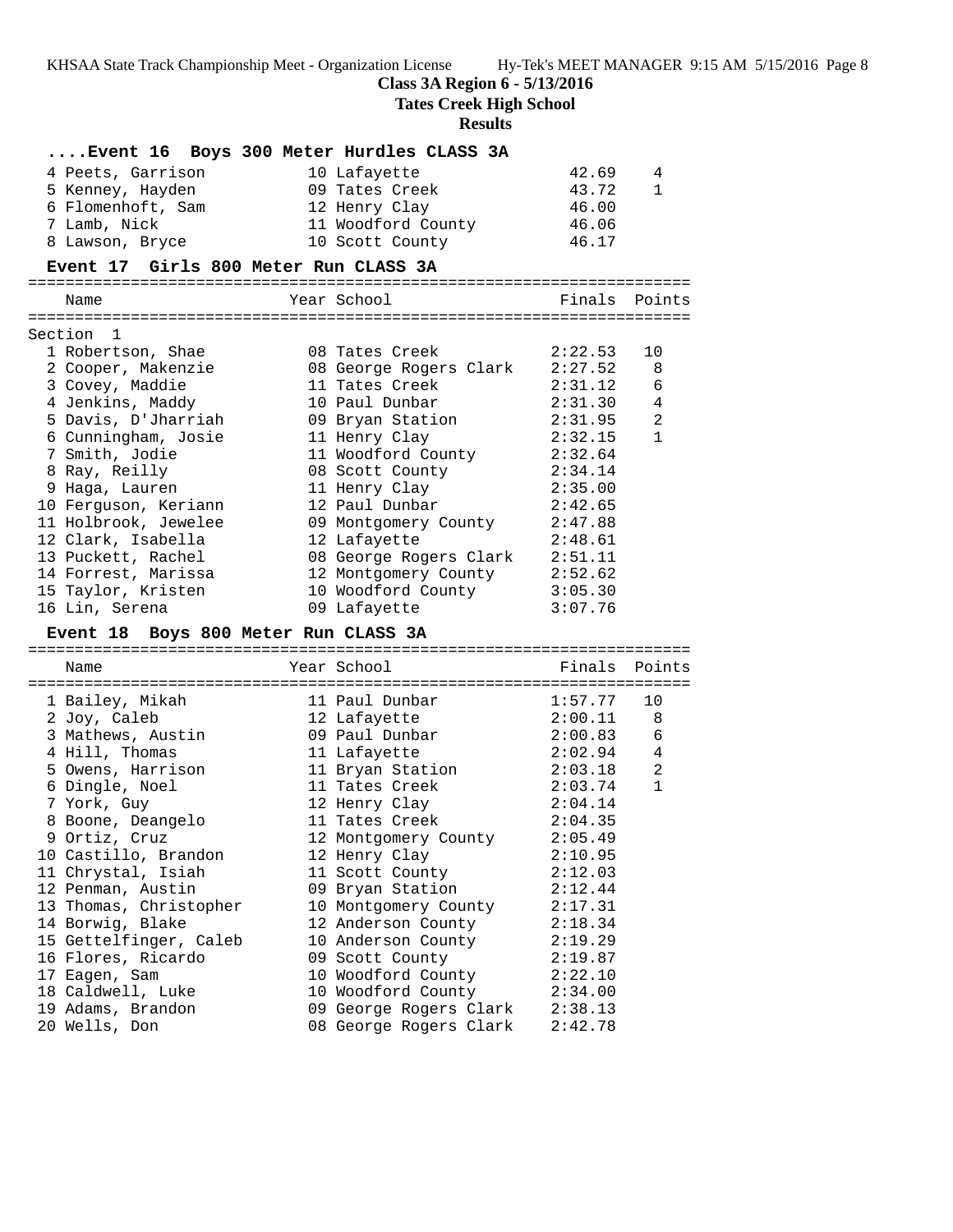### **Class 3A Region 6 - 5/13/2016**

**Tates Creek High School**

#### **Results**

**Event 19 Girls 200 Meter Dash CLASS 3A** ======================================================================= Name The Year School The Points Points Points ======================================================================= 1 Willis, Breanna 09 Woodford County 27.74 2 Bradshaw, Esther 09 Woodford County 28.50 3 Almasri, Maggie 09 Paul Dunbar 29.07 4 Barber, Star 07 Scott County 30.08 5 Faircloth, Allison 08 Scott County 30.14 6 Rucker, Brianna 11 Montgomery County 32.16 Section 2 1 Gay, Trinity 09 Lafayette 25.35 10 2 Bentley, Tyanne 12 Tates Creek 25.63 8 3 Wilkerson, Talor 11 Bryan Station 25.69 6 4 Hollingsworth, Rosalynd 09 Tates Creek 25.70 4 5 Raglin, Brooke 11 Bryan Station 26.00 2 6 Slater, Grace 11 Paul Dunbar 26.55 1 7 Wood, Brianna 12 Henry Clay 27.10 8 Hayden-Ransom, Aairiona 11 Lafayette 27.30 **Event 20 Boys 200 Meter Dash CLASS 3A** ======================================================================= Name The Year School The Finals Points ======================================================================= Section 1 1 Happy, Joseph 10 George Rogers Clark 24.00 2 Wilson, Bryce 11 Tates Creek 24.32 3 Hall, James 10 Paul Dunbar 24.61 4 Burke, Peyton 12 Tates Creek 24.74 5 Price, Chris 12 Montgomery County 25.09 6 Peach, Brett 10 Anderson County 25.54 7 Adams, Jonah 09 Anderson County 26.76 Section 2 1 Allen, William 12 Paul Dunbar 21.30 10 2 Jackson, Langston 09 Henry Clay 22.06 8 3 McCall, Isaiah 11 Bryan Station 22.55 6 4 Depp, Dwayne 11 Woodford County 22.81 4 5 Cooper, Kuantaze 10 Lafayette 23.28 2 6 Jackson, Jack 12 Henry Clay 23.46 1 7 McGraw, James 11 Scott County 23.56 8 Calubad, Gabriel 10 Scott County 24.26 **Event 21 Girls 3200 Meter Run CLASS 3A** ======================================================================= Name The Year School Controll of Finals Points ======================================================================= Section 1 1 Strange, Jenna 09 Tates Creek 12:16.95 10 2 Wells, Emma 09 Tates Creek 12:21.20 8 3 Schaeffer, Eliza Jane 12 Henry Clay 13:03.15 6 4 Couch, Caroline 10 Henry Clay 13:38.67 4 5 Conway, Samantha 11 Scott County 13:40.15 2 6 Sargent, Chyann 09 Montgomery County 13:43.53 1 7 McIntosh, Sydney 10 Lafayette 13:45.21 8 Johnson, Lacey 11 Montgomery County 13:54.88 9 Smith, Jessica 11 Woodford County 14:18.55 10 Augsburg, Rae Ann 11 Lafayette 14:21.16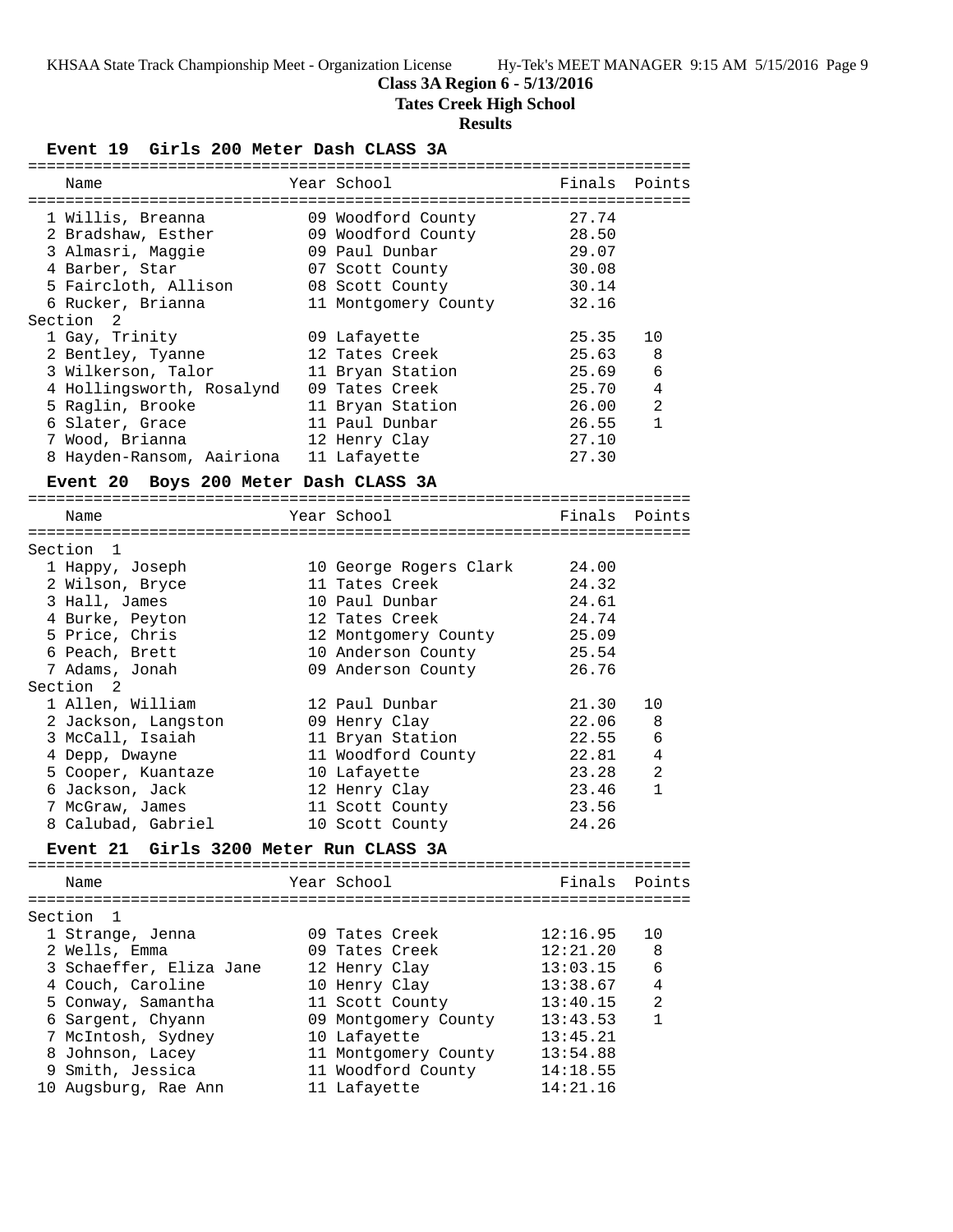### **Class 3A Region 6 - 5/13/2016**

**Tates Creek High School**

#### **Results**

### **....Event 21 Girls 3200 Meter Run CLASS 3A**

| 11 Gonzalez, Yajeidy | 11 Bryan Station       | 14:22.71 |
|----------------------|------------------------|----------|
| 12 Bowling, Emma     | 07 George Rogers Clark | 14:39.63 |
| 13 Ratliff, Kirsten  | 11 George Rogers Clark | 16:14.56 |
| 14 Ponce, Maricela   | 10 Woodford County     | 16:18.08 |

#### **Event 22 Boys 3200 Meter Run CLASS 3A**

=======================================================================

| Name                   | Year School            | Finals   | Points |
|------------------------|------------------------|----------|--------|
| 1 Mortimer, Alex       | 11 Tates Creek         | 9:56.23  | 10     |
| 2 Ralenkotter, Cole    | 11 Henry Clay          | 10:18.57 | 8      |
| 3 Frame, Parker        | 10 Tates Creek         | 10:19.28 | 6      |
| 4 Fryer, Jacob         | 10 Scott County        | 10:29.57 | 4      |
| 5 Christopher, Jarod   | 12 Henry Clay          | 10:33.93 | 2      |
| 6 Forrest, Jarrett     | 09 Montgomery County   | 10:38.75 | 1      |
| 7 Ferguson, Clay       | 09 Paul Dunbar         | 10:38.78 |        |
| 8 Watkins, Joshua      | 10 Lafayette           | 10:55.50 |        |
| 9 Walles, Grant        | 09 Bryan Station       | 10:56.39 |        |
| 10 DeRossett, Ethan    | 11 Lafayette           | 11:09.90 |        |
| 11 Tackett, Cord       | 07 George Rogers Clark | 11:12.24 |        |
| 12 Terrell, Austin     | 10 Montgomery County   | 11:13.79 |        |
| 13 Gettlefinger, Abram | 11 Anderson County     | 11:14.11 |        |
| 14 Mcgowan, Peter      | 10 Woodford County     | 11:18.33 |        |
| 15 Anderson, Evan      | 09 Scott County        | 11:41.13 |        |
| 16 Santos, Abran       | 09 Woodford County     | 11:45.12 |        |

#### **Event 23 Girls 4x400 Meter Relay CLASS 3A**

======================================================================= School **Finals** Points ======================================================================= 1 Tates Creek 4:03.14 10 1) Bentley, Tyanne 12 2) Payton, Brianna 09 3) Wearren, Nakaiya 09 4) Winn, LaTaya 11 2 Lafayette 4:08.93 8 1) Campbell, Lamiah 09 2) Hayden-Ransom, Aairiona 11 3) Drake, Aiyanna 10  $\hskip1cm$  4) Homer, Maya 11 3 Bryan Station 4:12.03 6 1) Wilkerson, Talor 11 2) Bond, Jokenia 11 3) Davis, D'Jharriah 09 4) Harris, Kaleshia 12 4 Henry Clay 4:21.54 4 1) Burdell, Daonmonique 12 2) Vaughn, Jasmine 09 3) Shanks, Kirsten 09 (4) Wood, Brianna 12 5 Woodford County 4:36.50 2 1) Bradshaw, Esther 09 2) Grenfell, Natalie 12 3) Karbach, Savannah 09 4) Stilwell, Brooke 12 6 Montgomery County 4:55.74 1 1) Cline, Madison 11 2) Forrest, Marissa 12 3) Holbrook, Jewelee 09 <a>> 4) Peyton, Skyler 11 **Event 24 Boys 4x400 Meter Relay CLASS 3A**

## ======================================================================= School **Finals** Points ======================================================================= Section 2 1 Paul Dunbar 3:23.53 10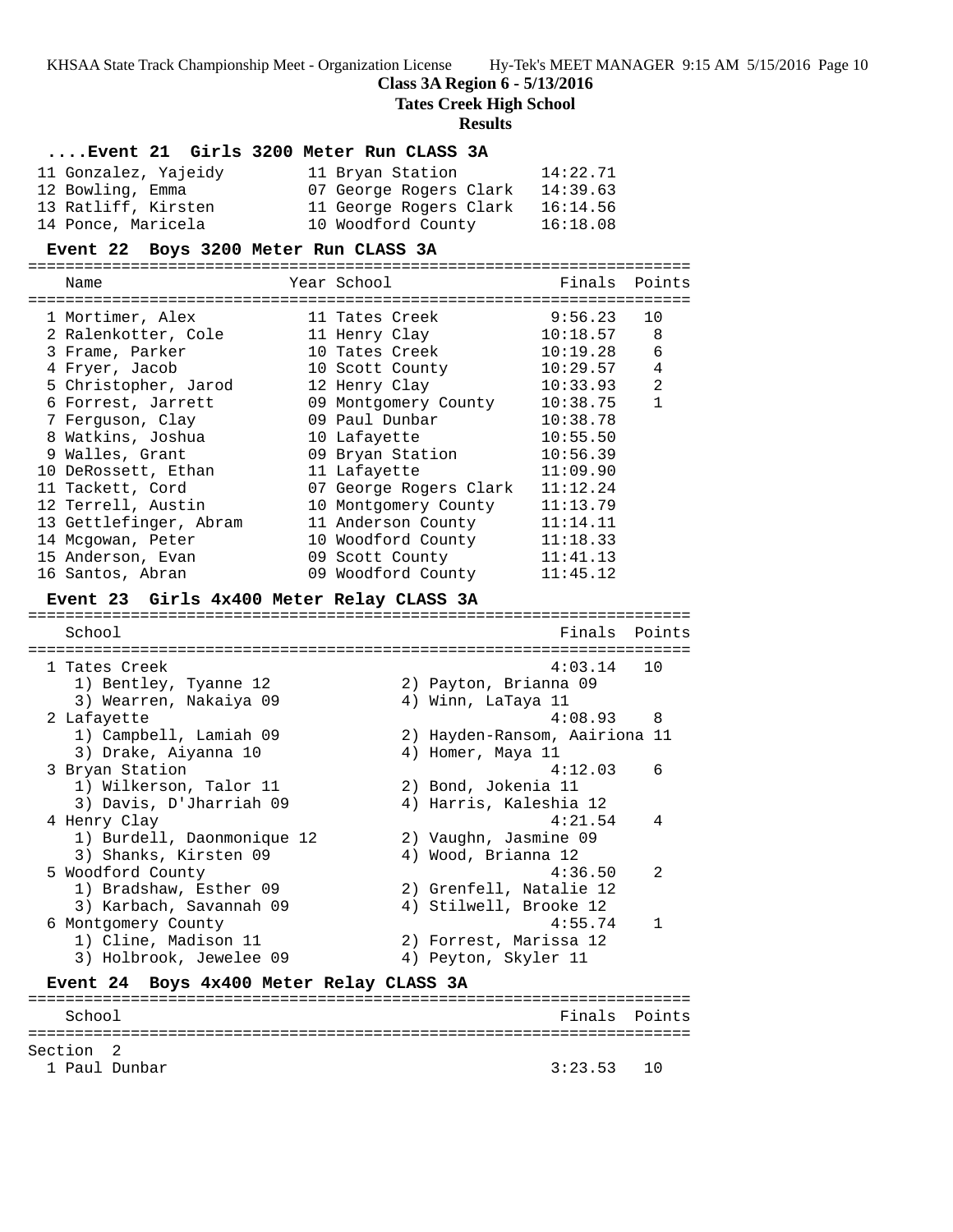# **Class 3A Region 6 - 5/13/2016**

**Tates Creek High School**

## **Results**

# **....Event 24 Boys 4x400 Meter Relay CLASS 3A**

|         | 1) Edge, Braxton 12                                            |                   |                    | 2) Bailey, Mikah 11                                 |     |
|---------|----------------------------------------------------------------|-------------------|--------------------|-----------------------------------------------------|-----|
|         | 3) Tan, Ethan 10                                               |                   |                    | 4) Allen, William 12                                |     |
|         | 2 Tates Creek                                                  |                   |                    | 3:26.69                                             | 8   |
|         | 1) Love, Langston 11                                           |                   |                    | 2) Johnson, Xavier 11                               |     |
|         | 3) Terry, Parker 11                                            |                   |                    | 4) Lofton, Robbie 12                                |     |
|         | 3 Henry Clay                                                   |                   |                    | 3:30.10                                             | 6   |
|         | 1) Clarke, Tyree 10                                            |                   |                    | 2) Cofield, Cavon 11                                |     |
|         | 3) Jackson, Ramond 09                                          |                   |                    | 4) McMullen, Michael 10                             |     |
|         | 4 Bryan Station                                                |                   |                    | 3:32.75                                             | 4   |
|         | 1) Bean, Douglas 11                                            |                   | 2) Trigg, Maliq 10 |                                                     |     |
|         | 3) Trigg, Tyriq 10                                             |                   |                    | 4) Guerrant, Juan Carlos 11<br>3:37.04              | 2   |
|         | 5 Scott County<br>1) Guy, Keith 12                             |                   | 2) Davis, Josh 10  |                                                     |     |
|         |                                                                |                   |                    | 4) Lawson, Bryce 10                                 |     |
|         | 3) Greiving, Adam 09                                           |                   |                    | 3:47.78                                             | 1   |
|         | 6 Lafayette<br>1) Joy, Isaiah 09                               |                   |                    | 2) DeRossett, Ethan 11                              |     |
|         | 3) Peets, Garrison 10                                          |                   |                    |                                                     |     |
|         |                                                                |                   | 4) Joy, Caleb 12   | 3:51.71                                             |     |
|         | 7 Montgomery County<br>1) Centers, Zach 11                     |                   |                    | 2) Thomas, Christopher 10                           |     |
|         | 3) Ortiz, Cruz 12                                              |                   |                    |                                                     |     |
|         | 8 Woodford County                                              |                   | 4) Price, Chris 12 | 3:52.02                                             |     |
|         | 1) Shrout, Aaron 11                                            |                   |                    | 2) Ferrell, Tristan 11                              |     |
|         |                                                                |                   |                    | 4) Elvidge, Keegan 11                               |     |
|         | 3) Karbach, Alex 11                                            |                   |                    |                                                     |     |
|         | Event 39 Mixed 100 Meter Dash Relay Unified Ambulatory Unified |                   |                    |                                                     |     |
|         | Name                                                           | Year School       |                    | Finals                                              |     |
|         |                                                                |                   |                    |                                                     |     |
|         | Section 1                                                      |                   |                    |                                                     |     |
|         | 1 Redmon, Walker                                               | M12 Tates Creek   |                    | 37.29                                               |     |
|         | 2 Healy, Conor                                                 | M10 Tates Creek   |                    | 38.60                                               |     |
|         | 3 Hutsell, Johnica                                             | W11 Bryan Station |                    | 57.92                                               |     |
|         | 4 Taylor, Victoria                                             | W11 Tates Creek   |                    | 1:00.74                                             |     |
|         | Section 2                                                      |                   |                    |                                                     |     |
|         | 1 Miller, Sabrina                                              | W10 Bryan Station |                    | 43.64                                               |     |
|         | 2 Vassil, Allison                                              | W10 Tates Creek   |                    | 49.58                                               |     |
|         |                                                                |                   |                    |                                                     |     |
|         | Event 40 Mixed 4x100 Meter Relay Unified Ambulatory Unified    |                   |                    |                                                     |     |
|         | School                                                         |                   |                    | Finals                                              |     |
|         |                                                                |                   |                    |                                                     |     |
| Section | $\mathbf{1}$                                                   |                   |                    |                                                     |     |
|         | 1 Tates Creek                                                  |                   |                    | 1:23.65                                             |     |
|         | 1) Butler, Jensen 12                                           |                   |                    | 2) Shalash, Amani 12                                |     |
|         | 3) Taylor, Victoria 11                                         |                   | 4) Healy, Conor 10 |                                                     |     |
|         | 2 Bryan Station                                                |                   |                    | 1:26.70                                             |     |
|         | 1) Matthews, Tamara 11                                         |                   |                    | 2) Hutsell, Johnica 11                              |     |
|         | 3) Miller, Sabrina 10                                          |                   |                    | 4) Mohammed, Yasser 09                              |     |
|         |                                                                |                   |                    |                                                     |     |
|         |                                                                |                   |                    | Women - CLASS 3A - Team Rankings - 18 Events Scored |     |
|         | 1) Tates Creek                                                 | 152.50            |                    | 2) Bryan Station                                    | 140 |
|         | 3) Henry Clay                                                  | 80.50             |                    | 4) Lafayette                                        | 72  |
|         | 5) Paul Dunbar                                                 |                   |                    |                                                     |     |
|         |                                                                | 31                |                    | 6) George Rogers Clark                              | 26  |